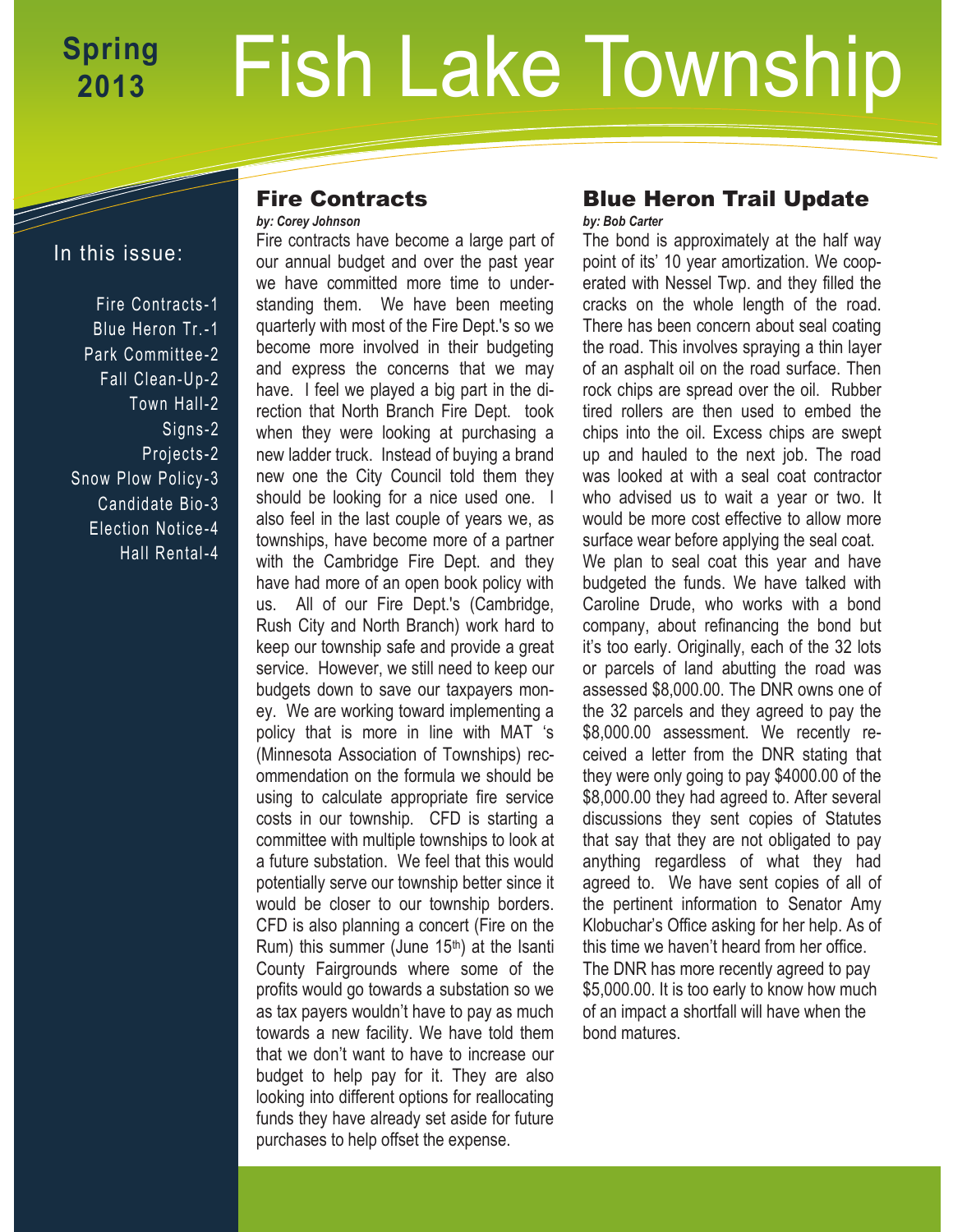Monthly meetings are held on the second Monday of each month.

Meetings start at 6 p.m. with scheduled agenda appearances beginning at 8 p.m.

We're on the Web! See us at www.fishlaketownship.com

# Twp. Park Committee

*by: Robin Dial, FLT Park Contact Person*

Several residents of Fish Lake Township have volunteered to meet, discuss and plan future park development in our Township since February, 2012. In July 2012, the Committee sent a post card out to all residents, inviting them to take a quick survey desiring feedback and welcoming any ideas and suggestions from them for future park development in our neighborhood. We got more than 50 responses back, many of whom were in favor of planning parks in our township. Some offered suggestions for future planning, including bike and walking trails. Some had questions about the source of the park funding and how it was going to be used.

The Township has acquired funds from the Chisago County Parks and Trails Land Acquisition and Development Fund specifically for the purpose of park development in our Township. These funds are contributed as a required fee for housing/land development within our township, and are **not** funds from our property taxes. They are used solely for the purpose of initial park development and can not be used for township business; for example, lowering property taxes, fixing roads, and/or renovating existing boat ramps and playgrounds.

Our initial plan is to develop a park/ playground area at the town hall, to include an attached shelter, with additional tables, a grill and a port-a-potty and a surrounding playground. The members agreed that this will add value to our town hall, the neighborhood, and make renting our community room more enticing. The town hall is in a centralized location, and will provide a place for residents to participate in outdoor community recreation. An increase in the rental fee will be used to fund the on-going maintenance and the liability and insurance is already included in the township's insurance policy. We presented this proposed plan to the Town Board meeting on Monday, November 12, 2012. The Town Board Members unanimously voted in support of our plan.

# Fall Clean-up Day

*by: Diane Larkin*

The fall clean up went great in spite of

the weather. Having a clean up day every other year seems to be going well.



# Town Hall

# *by: Diane Larkin*

We have spruced up the town hall and replaced the lighting and ceiling tiles. The facility is for rent and comes equipped with a full kitchen, men and women's bathrooms, tables, chairs and heat/air conditioning. Call Andrea Nekowitsch at 320-358-3924 for more information and availability.



### Signs

*by: Diane Larkin*

Many of the street signs in the southern half of the Township have been replaced. As you can tell they are much bigger than

the old ones. The signs were a Federally mandated issue in which the cost was passed down to us. We are replacing the signs as needed. Eventually the whole Township will have the new bigger signs.

# Projects

#### *by: Diane Larkin*

Centerline culverts were replaced on Andee Ave., Amery Ave., Deer Dr., Goose Lake Narrows, Cambridge Drive and

429th St. Ditching on Deer Drive and brushing was performed throughout the township. There were rocks placed along the shoreline near the



bridge on Goose Lake Narrows.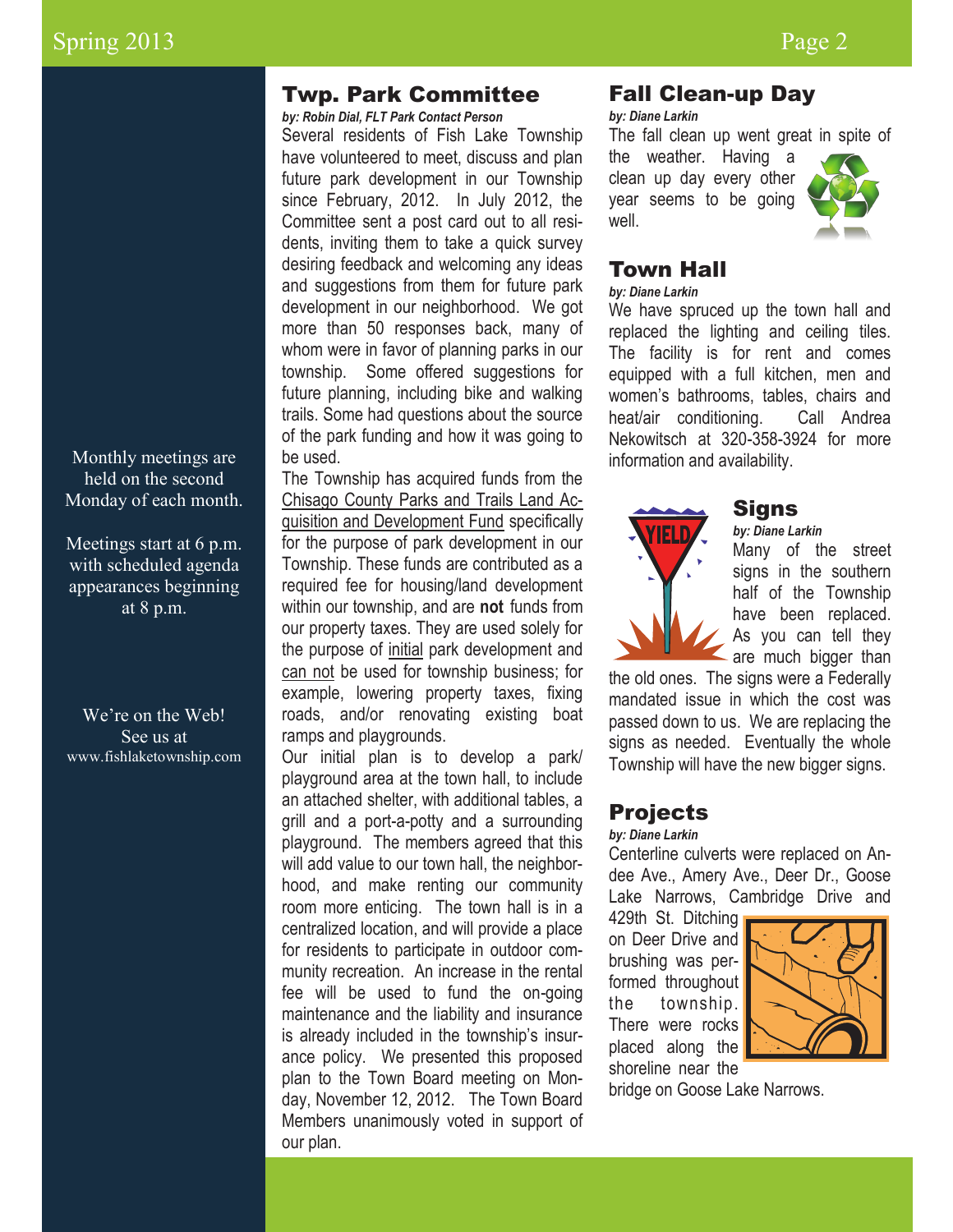# Spring 2013 Page 3

### Snow Plowing Policy

Fish Lake Township's goal is to have all roads passable within a reasonable amount of time after the snowfall has stopped. The Township does not assure a completely bare road surface and drivers are urged to use caution and drive with care. The legal speed limit may not be possible at all times.

### **SNOW REMOVAL PROCEDURES DIS-PATCHING OF SNOWPLOWS**

Snowplow equipment will usually not be dispatched until after the snowfall has stopped and 4 inches of snow have accumulated except for when it has been determined that conditions would be detrimental to road surface. During extended periods of snowfall, exceptions may be made. The snowplow will not be sent out in situations that may be hazardous due to restricted visibility.

#### **OPERATIONS**

Clearing of roads will generally happen in three phases: 1) making the road passable; 2) widening; 3) cleaning up. Depending on the situation, more than one phase may be accomplished at one time.

#### **PERSONAL PROPERTIES**

**A)** Mailboxes and fences damaged during snow removal will be evaluated case by case. *Only those mailboxes properly located and installed* and damaged by actual contact with township equipment will be repaired at township expense.

**B)** Township residents are reminded that **it is unlawful to plow snow from driveways onto or across public roads**. Piles of snow left on or near the road can freeze into a solid mass creating a hazardous situation for vehicles and snowplows. Accidents and damages caused by snow piles left in or on the side of the roadway may result in liability to the property owner. Snow piles left on the side of a roadway increase the chances of drifting snow onto the road.

*C) Vehicles left or parked on the side of the road will be towed at the owner's expense after 48 hours.* Residents are reminded to remove all obstructions from the Township road right-of-ways.

#### *Snow Plowing Policy Cont.*

**D)** Township vehicles will not attempt to remove stuck vehicles from ditches, snow banks or any other impediment.

**E)** When requested by the county sheriff's department the Township will provide emergency snowplowing. Amended by the Town Board

April 13, 2009 Andrea Nekowitsch, Clerk

#### 2013 Candidate Bio

One person, Elvin Norling, has filed for Supervisor in the upcoming March 12th Township Election. Following is his submission.

### Elvin J. Norling-Candidate for Township Supervisor

I have been a resident of Fish Lake Township since 1949. My wife, Wendy, and I have been married for 34 years and I have 6 children. I have farmed in this township all of my life. On March 1, 2011, I retired from the MN Department of Agriculture where I spent 25 years working as a Dairy Inspector. Now that I am retired, I feel that I have time to dedicate to serving the township. I have knowledge of roads, ditches and drainage and understand the importance of maintaining our roads and ditches to keep them in good condition and the ditches and right of way free of brush. I am running for Fish Lake Township Supervisor because I have a desire to serve the township by paying close attention to the budget and controlling costs while delivering the needed services. I feel that I relate well with people and have adequate knowledge of the workings of our local government.

# **Town Board**

Bob Carter bobcarter@fishlaketownship.com

Diane Larkin dianelakin@fishlaketownship.com

Corey Johnson coreyjohnson@fishlaketownship.com

### **Treasurer**

Sharon McAndrew

#### **Clerk**

Andrea Nekowitsch clerk@fishlaketownship.com

### **Employees**

Gary Guse-Grader Operator Doug Rogers-Part Time

# **Fish Lake Township 2170 Brunswick Road Harris, MN 55032**

**Phone 651-674-7709**